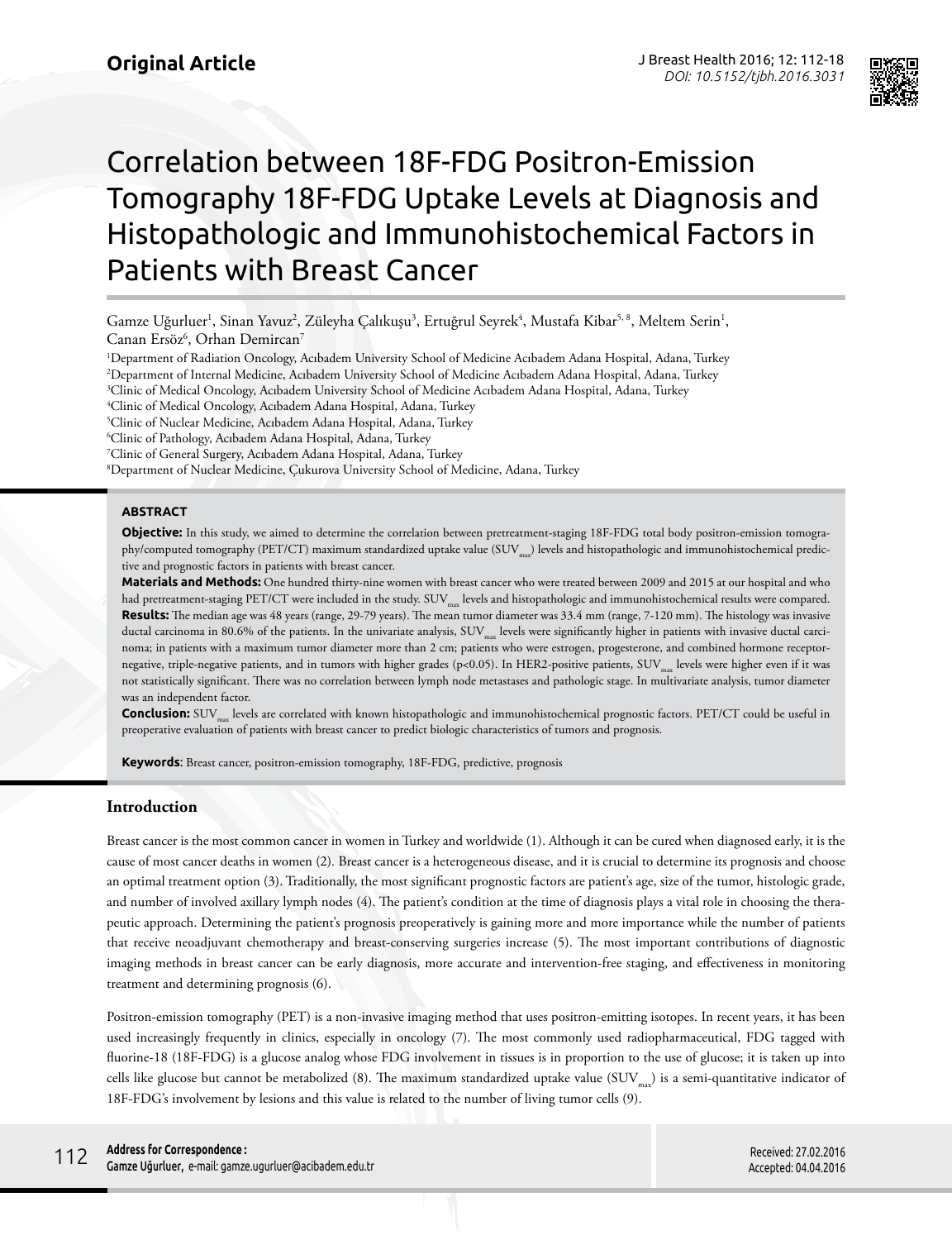18F-FDG positron-emission tomography/computed tomography (18F-FDG PET/CT) is recommended in the current treatment guidelines for conditions such as locally-advanced breast cancer and metastatic disease (10). PET/CT helps determine extra-axillary regional lymph nodes and distant metastases in patients with newly-diagnosed breast cancer and can change staging and treatment (11). In pathologically-diagnosed breast cancer, it was found that preoperative 18F-FDG PET/CT screening could give sufficient information on tumor biology, prognosis, disease-free survival, and the patient's treatment (12). Turkey's Social Security Institution covers reimbursement of PET/CT scan for breast cancer staging, restaging, and evaluating the treatment response; the examination is commonly required before surgery. In this study, we aimed to determine the correlation between maximum SUV values gathered from PET/CT scans performed for staging patients with breast cancer and histopathologic and immunohistochemical predictive and prognostic factors.

## **Materials and Methods**

A total of 139 patients with breast cancer who underwent radiotherapy and preoperative PET/CT scan for clinical staging in our hospital between September 2009 and December 2015 were enrolled in the study. All patients were histopathologically-diagnosed as having breast cancer. Patients who underwent excisional biopsy, patients who had surgery elsewhere, patients who received neoadjuvant chemotherapy, patients who had distant metastasis, and those with no FDG involvement in tumor in their PET/CT scan were excluded from the study. Our study was carried out retrospectively, and permission was obtained from the local ethics committee and the hospital management to reach archived files. Written consent was given by all patients for PET/CT scans, surgery, and radiotherapy.

For the PET/CT scan, after at least 4-hour fasting, the patients with blood sugar value under 200 mg/dL were given intravenous 0.15 mCi/ kg 18F-FDG compound and were advised to rest in a calm setting without speaking or chewing. After approximately 60 minutes, emission and transmission imaging was taken on a PET camera (Siemens Biograph TruePoint 2008A) from the skull base to the upper part of the femur for whole body images in eight bed positions, every position for three minutes. Consecutive 0.5-cm thick sections were prepared on axial, coronal, and sagittal planes of the regions within the scope of the image using the reconstruction method. Furthermore, maximum intensity projection (MIP) images were assessed. A 50 mL oral contrast agent was used for image capture.  $\text{SUV}_{\text{max}}$  was calculated as the rate of maximum activity intensity in lesion based on the dose of FDG injected per kilo. After the staging examinations were completed, the patients underwent mastectomy or breast-conserving surgery (BCS) and sentinel lymph node biopsy (SLNB) or axillary dissection. The histopathologic and immunohistochemical data were recorded from the patients' pathology reports. Histologic type, maximum tumor diameter, histologic grade, nuclear grade, estrogen receptor (ER), progesterone receptor (PR), human epidermal growth factor receptor 2 (HER2) status, number of analyzed lymph nodes, status of lymph node metastasis, and number of metastatic lymph nodes were recorded for each patient.

#### **Statistical analysis**

The descriptive analyses and numeric data are presented as mean±standard deviation. The comparison of the  $\text{SUV}_{\text{max}}$  values and histopathologic and immunohistochemical factors was performed using the Mann-Whitney U test and Kruskal-Wallis test. Multiple regression analysis test was used for multivariate analyses. P 0.05 was considered statistically significant. Statistical analyses were completed using SPSS version 20.0 (IBM, Armonk, NY).

#### **Results**

A total of 139 patients were included in the study. The patients' clinical and pathologic characteristics are shown in Table 1. All of the patients were women. The median age was 48 years (range, 29 to 79 years). The mean values of  $\text{SUV}_{\text{max}}$  were 6.22±4.2 (range, 0.78-25.56) for the primary tumors and 4.26±2.8 (range, 1-13.6) for the lymph nodes. In the PET/CT reports, the mean tumor diameter was 24.6±11.8 mm (range, 10-100 mm). There was no FDG involvement in lymph nodes in 83 (59.7%) patients according to the PET/CT scans.

Twenty-eight patients (20.1%) underwent BCS and SLNB; 21 patients (15.1%) underwent BCS and AD; 71 patients (51.1%) mastectomy and AD; and 19 patients (13.7%) had mastectomy and SLNB. The histology was invasive ductal carcinoma for 112 patients (80.6%), 16 (11.5%) had invasive lobular carcinoma, and 11 patients (7.9%) had other histologic subtypes (medullary carcinoma in four patients (2.9%), mixed carcinoma in four patients (2.9%), papillary carcinoma in one patient (0.7%), tubular carcinoma in one patient (0.7%), and cribriform carcinoma in one patient (0.7%). The mean tumor diameter was 33.4 mm (range, 7-120 mm, SD 17.5). The mean number of mitoses in 18 and 35 patients whose number of mitoses and Ki-67 values were present in their pathology reports was 12.2 (range, 1-34) and 31% (range, 1%-80%), respectively. For T-stages, 28 patients (20.1%) had T1, 92 patients (66.2%) had T2, and 19 patients (13.7%) T3 disease. Tumor multifocality was discovered in 32 patients (23%) and multifocal tumors were found in the PET/CT scans of 12 patients (8.6%), which was evaluated using the highest SU- $V_{\text{max}}$  value. Eighty-five patients (62.2%) had pathologic lymph node metastasis. The mean number of dissected lymph nodes was 20±14 (range, 1-53, including sentinel lymph nodes). N-staging was as follows: 54 patients (38.8%) were N0, 53 patients (38.1%) were N1, 13 patients (9.4%) were N2, and 19 patients (13.7%) were N3. Micrometastasis was reported for five patients with N1 lymph node staging (N1mi: 5 patients). The mean number of metastatic lymph nodes was 7.2 (range, 1-45). Comparing FDG involvement in the lymph nodes and pathologic lymph node metastasis in the PET/CT scans, PET/ CT was found false positive in 9 patients (6.5%), and false negative in 38 patients (27.3%). Histologic grades were grade 1 for 7 patients (5.0%), grade 2 for 54 patients (38.8%), and grade 3 for 78 patients (56.2%). On the other hand, nuclear grades were distributed as grade 1 for one patient (0.7%), grade 2 for 39 patients (28.1%), and grade 3 for 99 patients (71.2%). ER was positive in 106 patients (76.3%), and PR was positive in 97 patients (69.8%). When the estrogen and/ or progesterone receptors were analyzed together, the hormone receptors in 109 patients (78.4%) were found positive. HER2 was positive in 47 patients (33.8%), and those whose results could not be obtained through immunohistochemical methods went through a fluorescence in situ hybridization (FISH). The results of 11 (7.9%) patients were triple-negative (ER, PR, and HER2 negative). The patients' distribution based on pathologic stage was as follows: 17 patients (12.2%) were stage IA, 2 patients (1.4%) were stage IB, 43 patients (30.9%) were stage IIA, 34 patients (24.5%) were stage IIB, 25 patients (18%) were stage IIIA, and 18 patients (12.9%) were stage IIIC.

The correlation between the PET/CT  $\text{SUV}_{\text{max}}$  values and the patients' clinical and pathologic factors is demonstrated in Table 2. For uni-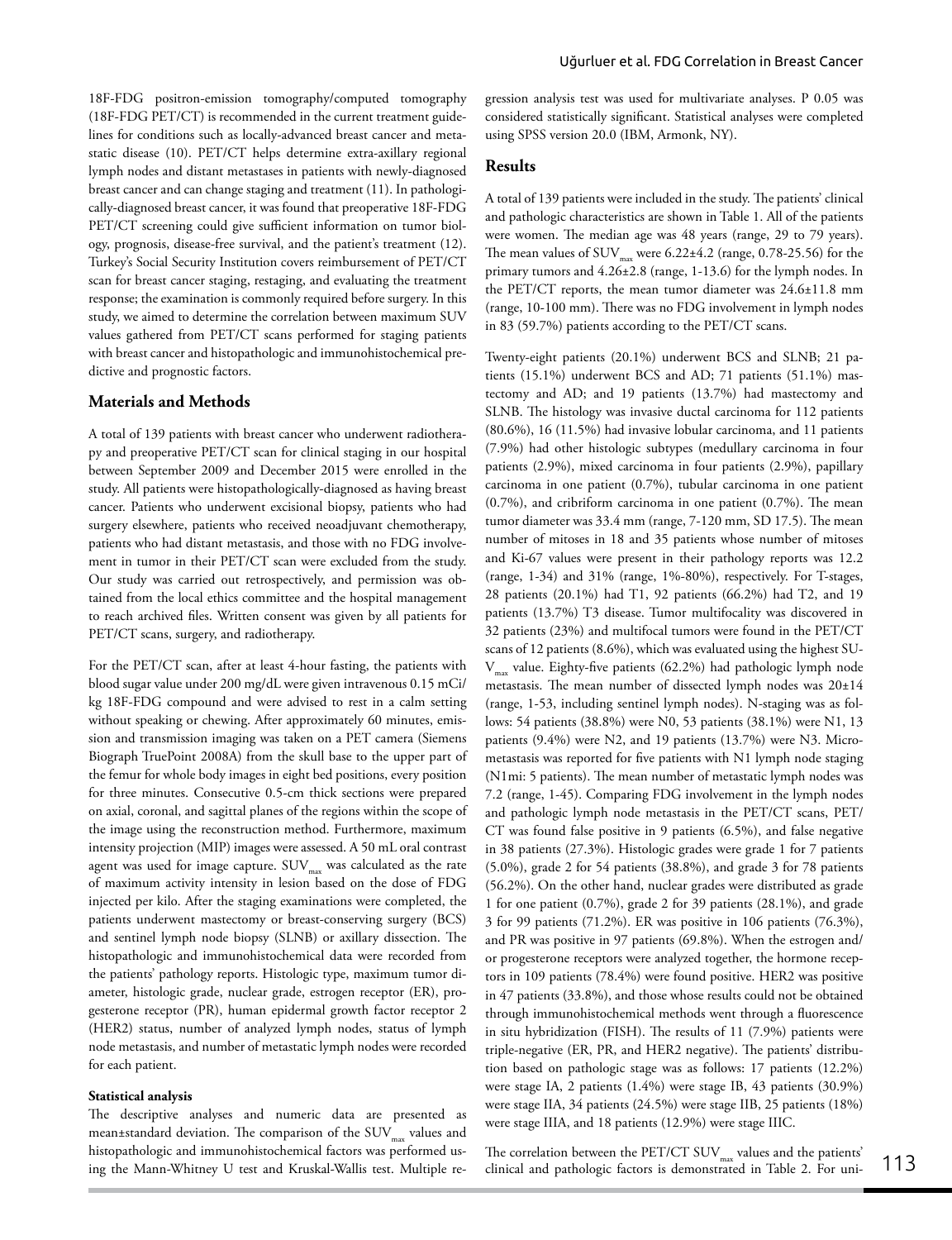#### Table 1. Patient and tumor characteristics

| <b>Characteristics</b>                      | <b>Number</b>                           | %    | Characteristics                   | <b>Number</b>  | %    |
|---------------------------------------------|-----------------------------------------|------|-----------------------------------|----------------|------|
| Age                                         | Median age 48±10.2 years (range, 29-79) |      | Histologic grade                  |                |      |
| Aged <45 years                              | 51                                      | 36.7 | $\mathbf{1}$                      | $\overline{7}$ | 5.0  |
| Aged ≥45 years                              | 88                                      | 63.3 | $\overline{2}$                    | 54             | 38.8 |
| $SUV_{\text{max}}$ values                   | 6.22±4.2 (range, 0.78-25.56)            |      | 3                                 | 78             | 56.2 |
| PET/CT lymph node SUV <sub>max</sub> values | 4.26±2.8 (range, 1-13.6)                |      | Nuclear grade                     |                |      |
| PET/CT tumor diameter                       | 24.6±11.8 mm (range, 10 mm-100 mm)      |      | $\mathbf{1}$                      | $\mathbf{1}$   | 0.7  |
| PET/CT lymph node involvement               |                                         |      | $\overline{2}$                    | 39             | 28.1 |
| Positive                                    | 56                                      | 40.3 | $\overline{3}$                    | 99             | 71.2 |
| Negative                                    | 83                                      | 59.7 | Estrogen receptor                 |                |      |
| Operation type                              |                                         |      | Negative                          | 33             | 23.7 |
| BCS+SLNB                                    | 28                                      | 20.1 | Positive                          | 106            | 76.3 |
| BCS+AD                                      | 21                                      | 15.1 | Progesterone receptor             |                |      |
| Mastectomy+SLNB                             | 19                                      | 13.7 | Negative                          | 42             | 30.2 |
| Mastectomy+AD                               | 71                                      | 51.1 | Positive                          | 97             | 69.8 |
| Histopathologic diagnosis                   |                                         |      | Hormone receptor (ER and/or PR +) |                |      |
| Ductal carcinoma                            | 112                                     | 80.6 | Negative                          | 30             | 21.6 |
| Lobular carcinoma and others                | 27                                      | 19.4 | Positive                          | 109            | 78.4 |
| Tumor diameter                              | 33.4 mm±17.5 (7 mm-120 mm)              |      | HER2                              |                |      |
| T-stage                                     |                                         |      | Negative                          | 92             | 66.2 |
| $\mathbf{1}$                                | 28                                      | 20.1 | Positive                          | 47             | 33.8 |
| $\overline{2}$                              | 92                                      | 66.2 | Triple-negative                   |                |      |
| 3                                           | 19                                      | 13.7 | Yes                               | 128            | 92.1 |
| N-stage                                     |                                         |      | No                                | 11             | 7.9  |
| 0                                           | 54                                      | 38.8 | Pathologic stage                  |                |      |
| $\mathbf{1}$                                | 53                                      | 38.1 | IA                                | 17             | 12.2 |
| $\overline{2}$                              | 13                                      | 9.4  | IB                                | $\overline{2}$ | 1.4  |
| 3                                           | 19                                      | 13.7 | <b>IIA</b>                        | 43             | 30.9 |
|                                             |                                         |      | IIB                               | 34             | 24.5 |
|                                             |                                         |      | <b>IIIA</b>                       | 25             | 18.0 |
|                                             |                                         |      | <b>IIIC</b>                       | 18             | 12.9 |

SUVmax: maximum standardized uptake value; PET/CT: Positron-Emission Tomography/Computed Tomography; BCS: breast-conserving surgery; SLNB: Sentinel Lymph Node Biopsy; AD: axillary dissection; ER: estrogen receptor; PR: progesterone receptor; HER2: human epidermal growth factor receptor 2

variate analyses, the patients' age, histologic subtype, maximum tumor diameter, existence of lymph node metastasis, histologic grade, nuclear grade, ER, PR, combined hormone receptor hormone receptor, HER2 condition, triple-negative results, and pathologic stage were compared.

When the SUV $_{\scriptscriptstyle\rm max}$  values were compared based on age, the SUV $_{\scriptscriptstyle\rm max}$ values in patients aged less than 45 years were found statistically significantly high (p=0.04). The comparison based on histopathology was performed in groups as ductal carcinoma, lobular carcinoma, and others, and the SUV  $_{\rm max}$  values in ductal carcinoma were found statistically significantly high (p=0.04). The SUV<sub>max</sub> values were also statistically significantly higher in patients with tumor diameters more than 2 114 cm (T2, T3 tumors), compared with patients whose tumor diameters diameter was an independent prognostic factor.

were 2 cm or less (T1 tumors) (p=0.02). There was no statistically significant difference between the SUV<sub>max</sub> values of the patients with and without lymph node metastasis (p=0.24). As histologic grade and nuclear grade increased, the tumor  $\text{SUV}_{\text{max}}$  values became statistically significantly higher (p=0.001 and p=0.004, respectively). The patients with negative ER, PR, and hormone receptors had statistically significantly higher  $\text{SUV}_{\text{max}}$  values (p>0.001). Although patients with positive HER2 had higher  $\text{SUV}_\text{max}$  values, there was no statistically significant difference (p=0.308). The triple-negative patients had statistically significantly higher  $\text{SUV}_\text{max}$  values than those with negative HER2 (p= 0.05). The only finding in the multivariable analysis was that tumor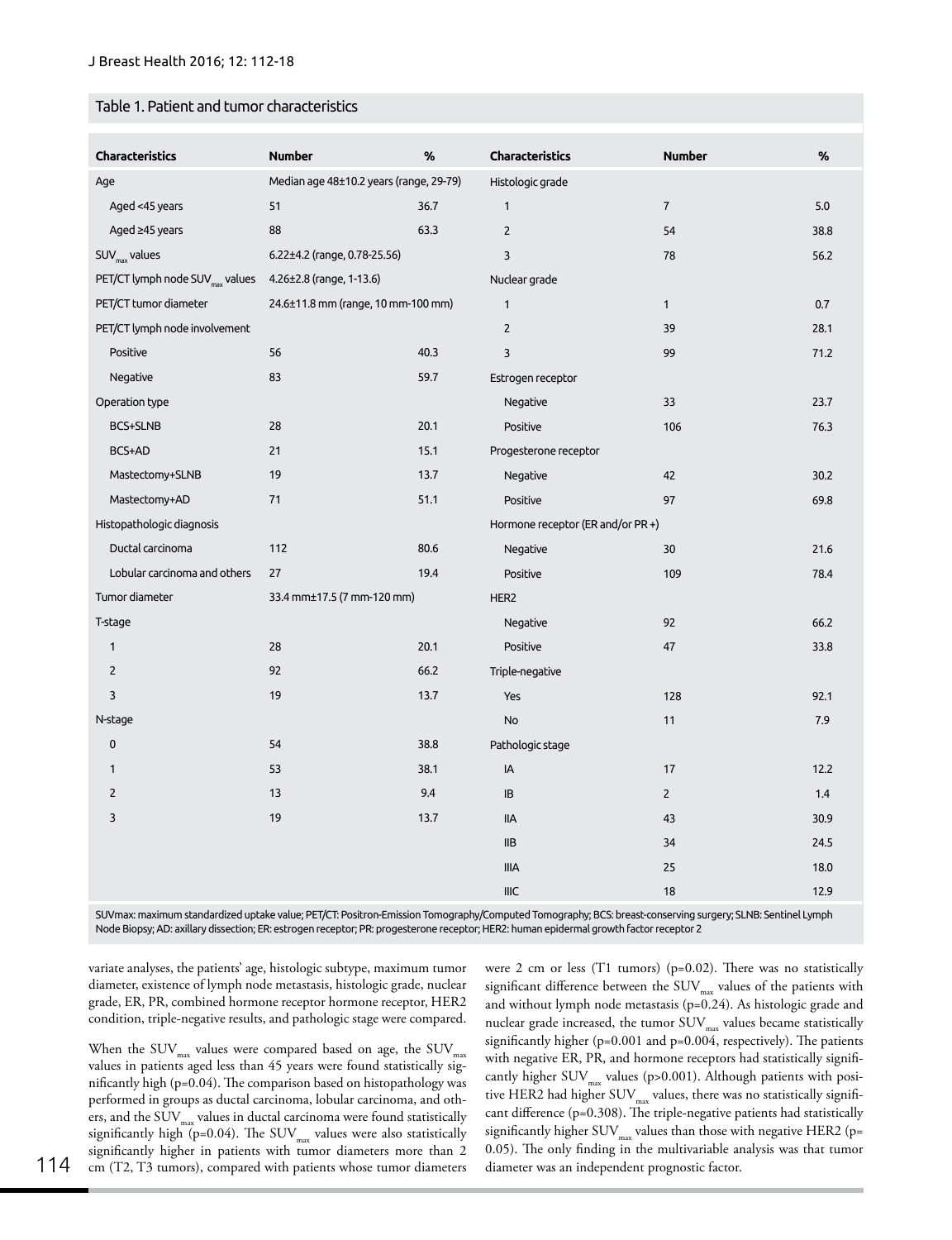| Variable                  | Comparison                                | <b>Number</b>  | SUV <sub>max</sub> (Mean±SD) | p       |
|---------------------------|-------------------------------------------|----------------|------------------------------|---------|
| Age (years)               | <45 years                                 | 51             | $6.9 + 0.6$                  | 0.04    |
|                           | ≥45 years                                 | 88             | $5.8 + 0.4$                  |         |
| Histopathologic diagnosis | Ductal carcinoma                          | 112            | $6.6 + 0.4$                  | 0.04    |
|                           | Lobular carcinoma and others              | 27             | $4.7 \pm 0.8$                |         |
| Tumor diameter            | $\leq$ 2 cm (T1)                          | 28             | $4.5 \pm 0.8$                | 0.02    |
|                           | >2 cm (T2-T3)                             | 111            | $6.7 \pm 0.4$                |         |
| Lymph node involvement    | Negative                                  | 54             | $6.6 + 0.6$                  | 0.24    |
|                           | Positive                                  | 85             | $5.9 \pm 0.5$                |         |
| Histologic grade          | $\mathbf{1}$                              | $\overline{7}$ | $3.3 \pm 1.5$                | 0.001   |
|                           | $\overline{2}$                            | 54             | $5.4 + 0.6$                  |         |
|                           | 3                                         | 78             | $7.0 + 0.5$                  |         |
| Nuclear grade             | $\mathbf{1}$                              | $\mathbf{1}$   | $5.7 \pm 4.2$                | 0.004   |
|                           | $\overline{2}$                            | 39             | $5.2 \pm 0.7$                |         |
|                           | 3                                         | 99             | $6.6 + 0.4$                  |         |
| ER                        | Negative                                  | 33             | $8.7 \pm 0.7$                | < 0.001 |
|                           | Positive                                  | 106            | $5.4 \pm 0.4$                |         |
| PR                        | Negative                                  | 42             | $8.0 + 0.6$                  | < 0.001 |
|                           | Positive                                  | 97             | $5.4 \pm 0.4$                |         |
| Hormone receptor          | Negative                                  | 30             | $8.9 \pm 0.7$                | < 0.001 |
|                           | Positive                                  | 109            | $5.5 \pm 0.4$                |         |
| HER2                      | Negative                                  | 92             | $5.9 \pm 0.4$                | 0.308   |
|                           | Positive                                  | 47             | $6.8 + 0.6$                  |         |
| Triple-negative           | No                                        | 128            | $6.1 \pm 0.4$                | 0.05    |
|                           | Yes                                       | 11             | $7.2 \pm 1.3$                |         |
| Pathologic stage          | IA                                        | 17             | $5.1 \pm 1.0$                | 0.352   |
|                           | IB                                        | $2^{\circ}$    | $3.7 \pm 2.9$                |         |
|                           | <b>IIA</b>                                | 43             | $6.4 + 0.6$                  |         |
|                           | <b>IIB</b>                                | 34             | $6.9 + 0.7$                  |         |
|                           | <b>IIIA</b>                               | 25             | $6.1 \pm 0.8$                |         |
|                           | $\ensuremath{\mathsf{I\!I\!I}\mathsf{C}}$ | 18             | $6.2 \pm 0.9$                |         |
|                           |                                           |                |                              |         |

| Table 2. Correlation between clinical and pathologic prognostic factors and SUV $_{\text{max}}$ values |  |  |  |  |  |
|--------------------------------------------------------------------------------------------------------|--|--|--|--|--|
|--------------------------------------------------------------------------------------------------------|--|--|--|--|--|

SUV<sub>max</sub>: maximum standardized uptake value; HER2: human epidermal growth factor receptor 2; ER: estrogen receptor; PR: progesterone receptor

## **Discussion and Conclusion**

In the univariate analyses in our study, we found that the  $\text{SUV}_{\text{max}}$  values in young patients (aged less than 45 years) who had an invasive tumor diameter larger than 2 cm, negative hormone receptors, and triple-negative tumors were significantly higher as histologic and nuclear grades increased.

The survival rates of breast cancer are worse in young patients (aged <40 years) compared with elderly patients, and the multivariate analyses show that young age is an independent indicator of poor prognosis (13). Breast cancer at a young age progresses more aggressively; in a study with 185 premenopausal women with breast cancer, the number

of those with negative ER and PR aged <35 years, the number of those with lymphatic and vascular invasion and pathologic grade 3 tumors were considerably high (14). In a retrospective evaluation with 1398 women with early-stage breast cancer, age, for those aged under 35 years, was shown as a strong and independent prognostic factor that determines relapse, distant metastasis, and mortality (15). In previous studies, there was no relationship found between age and  $\text{SUV}_{\text{max}}$ values; however, the  $\mathrm{SUV}_\mathrm{max}$  values in the young patients were higher in our study (16-18).

Similar to previous studies, 18F-FDG involvement was higher in patients with invasive ductal carcinoma (17, 19, 20). This relationship may be related to the low density of tumor cells in lobular carcinomas,  $115$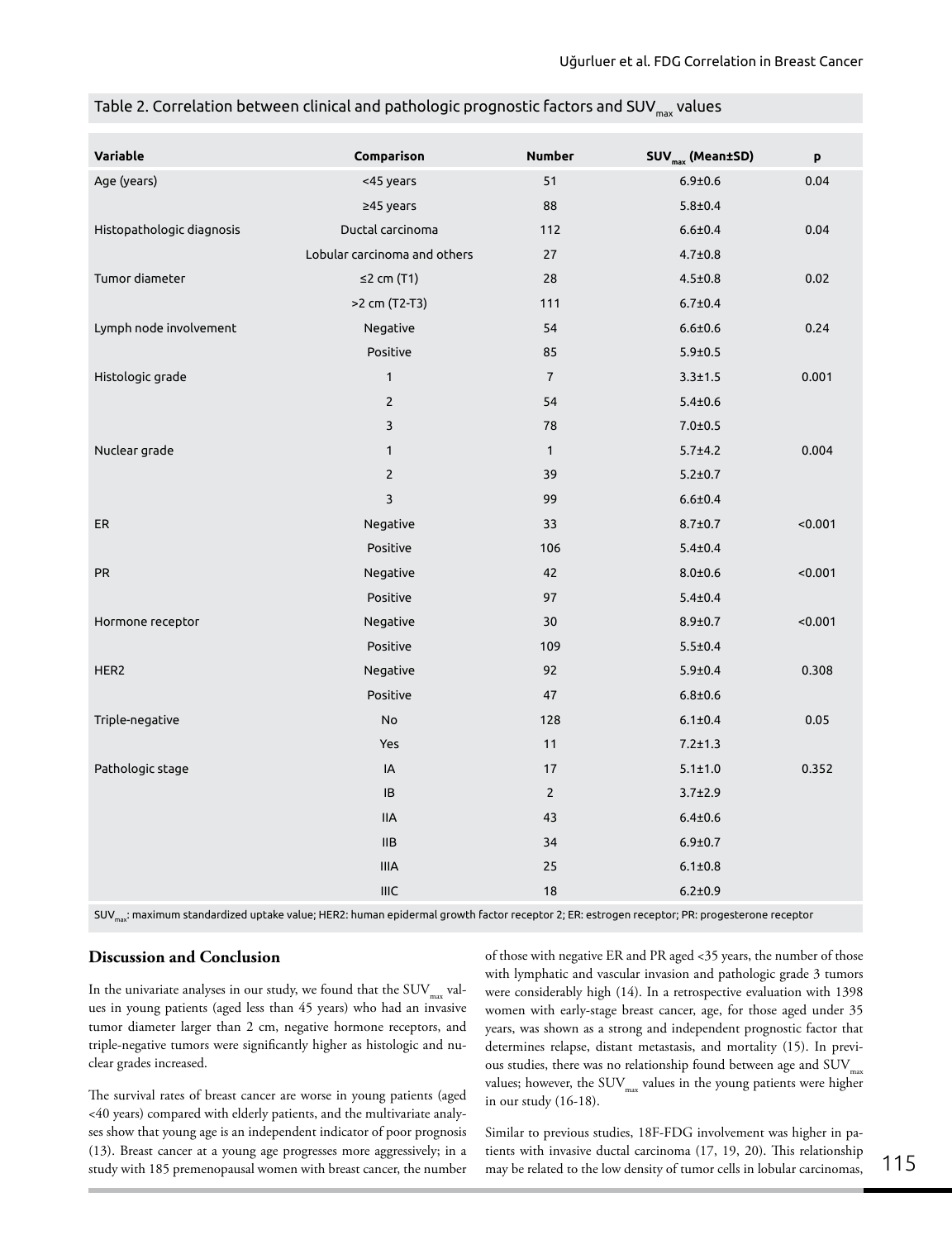low GLUT1 (glucose transporter 1) expression, low proliferative index, and diffuse infiltrative growth pattern (16, 20-22).

Tumor diameter and axillary lymph node metastasis are the most vital clinical prognostic factors in breast cancer (4). Although a number of studies reported a positive correlation between tumor size and FDG involvement, some studies found no relationship (17, 23). In our study, we evaluated tumors in two categories as tumors with diameter of 2 cm or less, and those larger than 2 cm. FDG involvement was found higher as FDG involvement increased. In studies regarding the use of PET/CT in staging lymph nodes, it was stated that it could not be as sensitive, especially with patients with clinically-negative lymph nodes, and could not replace histopathologic examination (24-26). Zhang et al. (27) demonstrated that axillary lymph node staging was limited to 46% sensitivity in their study with 164 patients with breast cancer. There are also studies in the literature that reported a significant and positive correlation between PET/CT SUV values and lymph node metastasis (17, 23). However, there are studies that could not demonstrate a relationship between the condition of lymph node and FDG involvement (28). There was no statistically significant difference when the  $\text{SUV}_{\text{max}}$  values of the patients with and without lymph node metastasis were compared in our study, although the  $\text{SUV}_\text{max}$  values increased in patients with lymph node metastasis with higher N-stage. The fact that no relationship was found could be related to the high level of false negativity in PET/CT scans, late referral of patients with low grades, and the inadequacy of PET/CT scans in showing micrometastases.

Pathologic grade is one of the important predictive factors that shows tumor differentiation in breast cancer and the relationship between SUV values and histological grade is explained through high glucose metabolism in actively increasing tumors (5). The relationship between grade and PET/CT SUV values in patients with breast cancer has been reported (19). High-grade tumors were shown to have higher SUV values compared with low-grade tumors (29). In a study by Ueda et al. with 152 patients with breast cancer, the authors demonstrated that invasive tumor size, nuclear grade, and negative estrogen receptor were correlated with high SUV values in their multivariate analyses (17). In our study, we observed that the SUV values were statistically significantly higher as both histologic and nuclear grade increased. High SUV values could be an indication for high-grade and biologicallyaggressive tumors.

Breast cancer is a heterogeneous disease that can be divided into histopathologic and molecular subtypes (30). According to gene-expression profiles, the first breast cancer subtypes were defined by Perou et al. (31). ER, PR, and HER2 gene expression features are significant determinants used routinely in newly-diagnosed breast tumors. Subtypes identified based on hormone receptors, HER2 status, and Ki-67 proliferative index give information on tumor biology and clinical behavior, and treatments including subtypes are recommended in guidelines (32, 33). Estrogen and progesterone receptors hold a crucial place in determining prognosis for patients with breast cancer and establishing whether they would benefit from hormonal therapy. HER2 status is an important predictive factor that determines whether the patients can start goal-directed therapy (trastuzumab) (34). Luminal A tumors (positive ER and PR, negative HER2, Ki-67 <1%) is the subtype with the best prognosis, triple-negative tumors show more biologically aggressive behavior (30, 35). In our study, negative ER and PR, positive HER2 and triple-negative patients had 116 higher SUV<sub>max</sub> values. High values of SUV have also been reported liams and Wilkins; 2005. pp. 1415-1477.

in patients with negative hormone receptors by previous researchers (17, 36). Basu et al. (37) stated that PET/CT sensitivity was 100% for patients who were triple-negative and these patients had higher FDG involvement compared with patients with positive hormone receptors, and the authors emphasized that PET/CT scanning of these tumors was important for determining tumor activity and treatment response.

Ki-67 is an indicator of the proliferation of cancer cells; however, its measurement and limit values change in different centers. In a study by Ito et al. (38) with 138 patients with invasive ductal breast cancer, the authors compared patients with Ki-67 values >14% and ≤14% and reported statistically significantly higher FDG involvement in patients with high Ki-67 values. In their comparison by number of mitosis, Ueda et al. (17) found the mean SUV values statistically significantly increased as the number of mitosis increased. In our study, no statistical comparison was performed because there was only a small number of patients whose number of mitosis and Ki67 index were reported. One of the limitations in our study is that the effects of  $\mathrm{SUV}_\mathrm{max}$  value on treatment results, local control, and survival were not investigated.

Our study demonstrates that  $\text{SUV}_{\text{max}}$  values are related to the recognized histopathologic and immunohistochemical prognostic factors in breast cancer. Predictability of predictive and prognostic factors before treatment is of importance in terms of deciding the therapeutic approach. In preoperative assessment of patients with breast cancer, PET/CT scanning is inadequate in examining axillary lymph nodes; however, it may prove beneficial in displaying the biologic characteristics and behavior of a tumor.

**Ethics Committee Approval:** Ethics committee approval was received for this study from local ethic committee.

**Informed Consent:** Written informed consent was obtained from patients who participated in this study.

Peer-review: Externally peer-reviewed.

**Author Contributions:** Concept - G.U., S.Y., Z.Ç., E.S., M.K., M.S., C.E., O.D.; Design - G.U., S.Y., Z.Ç., E.S., M.K., M.S., C.E., O.D.; Supervision - G.U., S.Y., Z.Ç., E.S., M.K., M.S., C.E., O.D.; Analysis and/or Interpretation - G.U., S.Y., M.S., O.D.; Literature Review - G.U., M.S.; Writing - G.U., S.Y., M.S., O.D.; Critical Review - G.U., S.Y., Z.Ç., E.S., M.K., M.S., C.E., O.D.

**Conflict of Interest:** No conflict of interest was declared by the authors.

**Financial Disclosure:** The authors declared that this study has received no financial support.

#### **References**

- 1. Özmen V. Türkiye'de meme kanseri. Turkiye Klinikleri J Gen Surg Special Topics 2013; 6:1-6.
- 2. Torre LA, Bray F, Siegel RL, Ferlay J, Lortet-Tieulent J, Jemal A. Global cancer statistics, 2012. CA Cancer J Clin 2015; 65:87-108. (PMID: 25651787) **[CrossRef]**
- 3. Song BI, Lee SW, Jeong SY, Chae YS, Lee WK, Ahn BC, Lee J. 18F-FDG uptake by metastatic axillary lymph nodes on pretreatment PET/CT as a prognostic factor for recurrence in patients with invasive ductal breast cancer. J Nucl Med 2012; 53:1337-1344. (PMID: 22870824) **[CrossRef]**
- 4. Wood WC, Muss HB, Solin LJ, Olopade OI. Malignant tumors of the breast; In: Cancer: Principles and practice of oncology. DeVita VT, Hellman S, Rosenberg S, editor. Chapter 33. Philadelphia Lippincott, Wil-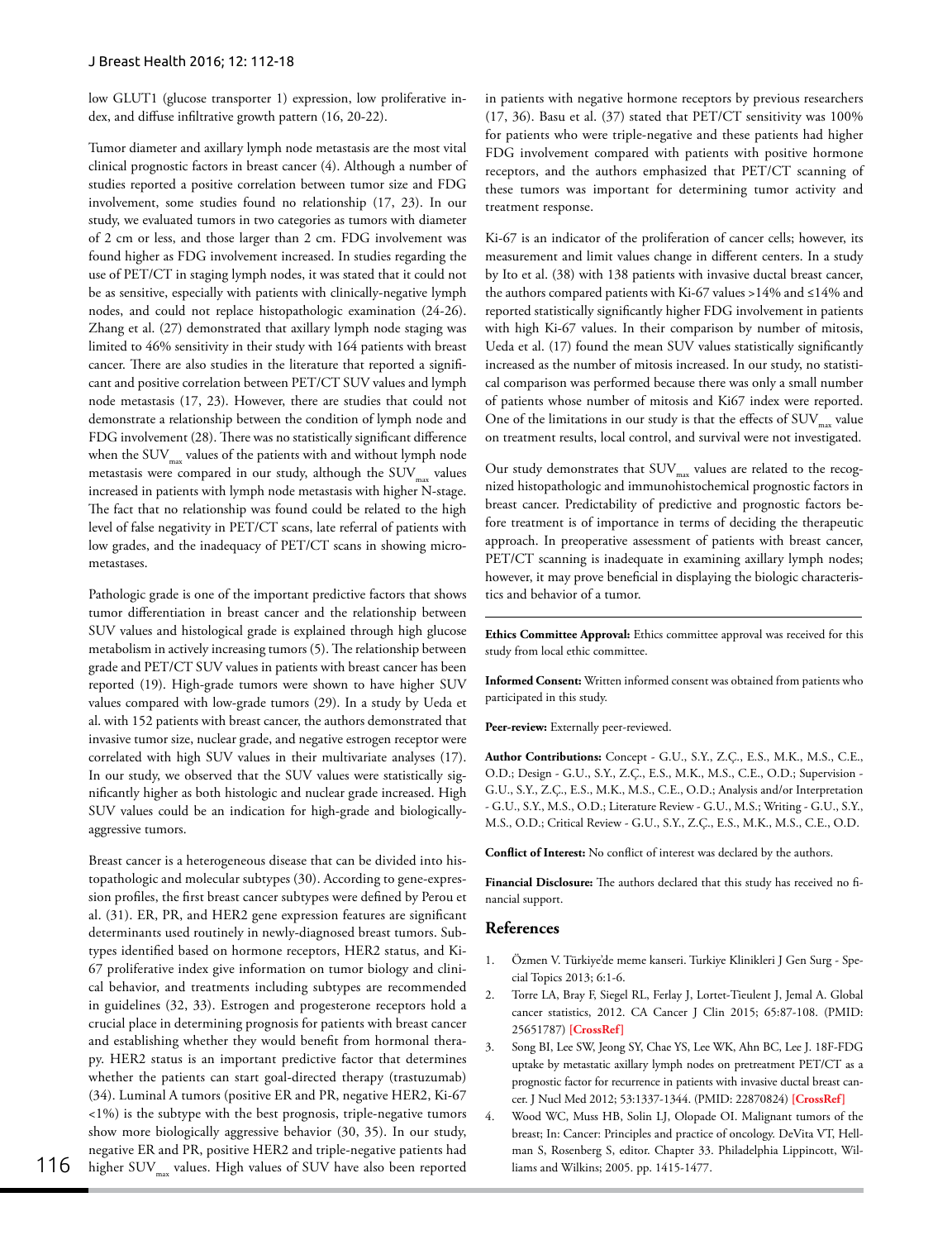- 5. García Vicente AM, Soriano Castrejón A, Relea Calatayud F, Muñoz Madero V, Molina Garrido MJ, León Martín AA, Cordero García JM, Pilkington Woll JP, Chacón López-Muñiz I, Palomar Muñoz A. 18F-FDG semi-quantitative parameters and biological prognostic factors in locally advanced breast cancer. Rev Esp Med Nucl Imagen Mol 2012; 31:308-314. (PMID: 23084013) **[CrossRef]**
- 6. Sayman HB. Meme kanseri tanısında Pozitron Emisyon Tomografisi (PET). J Breast Health 2008; 5:69-72.
- 7. Juweid ME, Cheson BD. Positron-emission tomography and assessment of cancer therapy. N Engl J Med 2006; 354:496-507. (PMID: 16452561) **[CrossRef]**
- 8. Cox BL, Mackie TR, Eliceiri KW. The sweet spot: FDG and other 2-carbon glucose analogs for multi-modal metabolic imaging of tumor metabolism. Am J Nucl Med Mol Imaging 2014; 5:1-13. (PMID: 25625022)
- 9. Higashi K, Clavo AC, Wahl RL. Does FDG uptake measure proliferative activity of human cancer cells? In vitro comparison with DNA flow cytometry and tritiated thymidine uptake. J Nucl Med 1993; 34:414- 419. (PMID: 8478710)
- 10. Bevers TB, Anderson BO, Bonaccio E, Borgen PI, Buys S, Daly MB, Dempsey PJ, Farrar WB, Fleming I, Garber JE, Harris RE, Helvie M, Hoover S, Krontiras H, Shaw S, Singletary E, Sugg Skinner C, Smith ML, Tsangaris TN, Wiley EL, Williams C; National Comprehensive Cancer Network. Breast cancer screening and diagnosis. J Natl Compr Canc Netw 2006; 4:480-508. (PMID: 1668709)
- 11. Cermik TF, Mavi A, Basu S, Alavi A. Impact of FDG PET on the preoperative staging of newly diagnosed breast cancer. Eur J Nucl Med Mol Imaging 2008; 35:475-483. (PMID: 17957366) **[CrossRef]**
- 12. Ozen A. The Evaluation of Primary Lesion and Axillary Metastasis in Breast Carcinoma By 18F-FDG PET/CT. J Clin Anal Med 2015; 6(suppl 1): 110-115.
- 13. Anders CK, Johnson R, Litton J, Phillips M, Bleyer A. Breast cancer before age 40 years. Semin Oncol. 2009; 36:237-249. (PMID: 19460581) **[CrossRef]**
- 14. Colleoni M, Rotmensz N, Robertson C, Orlando L, Viale G, Renne G, Luini A, Veronesi P, Intra M, Orecchia R, Catalano G, Galimberti V, Nolé F, Martinelli G, Goldhirsch A. Very young women (<35 years) with operable breast cancer: features of disease at presentation. Ann Oncol 2002; 13:273-279. (PMID: 11886005) **[CrossRef]**
- 15. Nixon AJ, Neuburg D, Hayes DF, Gelman R, Connolly JL, Schnitt S, Abner A, Recht A, Vicini F, Harris JR. Relationship of patient age to pathologic features of the tumor and prognosis for patients with stage I and II breast cancer. J Clin Oncol 1994; 12:888-894. (PMID: 8164038)
- 16. De Cicco C, Gilardi L, Botteri E, Fracassi SL, Di Dia GA, Botta F, Prisco G, Lombardo D, Rotmensz N, Veronesi U, Paganelli G. Is [(18)F] fluorodeoxyglucose uptake by the primary tumor a prognostic factor in breast cancer? Breast 2013; 22:39-43. (PMID: 22704459) **[CrossRef]**
- 17. Ueda S, Tsuda H, Asakawa H, Shigekawa T, Fukatsu K, Kondo N, Yamamoto M, Hama Y, Tamura K, Ishida J, Abe Y, Mochizuki H. Clinicopathological and prognostic relevance of uptake level using 18F-fluorodeoxyglucose positron emission tomography/computed tomography fusion imaging (18F-FDG PET/CT) in primary breast cancer. Jpn J Clin Oncol 2008; 38:250-258. (PMID: 18407934) **[CrossRef ]**
- 18. Gil-Rendo A, Martı´nez-Regueira F, Zornoza G, Garcı´a-Velloso MJ, Beorlegui C, Rodriguez-Spiteri N. Association between [18F]fluorodeoxyglucose uptake and prognostic parameters in breast cancer. Br J Surg 2009; 96:166-170. (PMID: 19160365) **[CrossRef]**
- 19. Crippa F, Seregni E, Agresti R, Chiesa C, Pascali C, Bogni A, Decise D, De Sanctis V, Greco M, Daidone MG, Bombardieri E. Association between [18F]fluorodeoxyglucose uptake and postoperative histopathology, hormone receptor status, thymidine labelling index and p53 in primary breast cancer: a preliminary observation. Eur J Nucl Med 1998; 25:1429- 1434. (PMID: 9818284) **[CrossRef]**
- 20. Avril N, Menzel M, Dose J, Schelling M,Weber W, Janicke F, Nathrath W, Schwaiger M. Glucose metabolism of breast cancer assessed by 18F-FDG PET: histologic and immunohistochemical tissue analysis. J Nucl Med 2001; 42:9-16. (PMID: 11197987)
- 21. Bos R, van Der Hoeven JJ, van Der Wall E, van Der Groep P, van Diest PJ, Comans EF, Joshi U, Semenza GL, Hoekstra OS, Lammertsma AA, Molthoff CF. Biologic correlates of [18F]fluorodeoxyglucose uptake in human breast cancer measured by positron emission tomography. J Clin Oncol 2002; 20:379-387. (PMID: 11786564) **[CrossRef ]**
- 22. Buck AK, Schirrmeister H, Mattfeldt T, Reske SN. Biological characterisation of breast cancer by means of PET. Eur J Nucl Med Mol Imaging 2004; 31:80-87. (PMID: 15127240) **[CrossRef]**
- 23. Ekmekcioglu O, Aliyev A, Yilmaz S, Arslan E, Kaya R, Kocael P, Erkan ME, Halac M, Sonmezoglu K. Correlation of 18F-fluorodeoxyglucose uptake with histopathological prognostic factors in breast carcinoma. Nucl Med Commun 2013; 34:1055-1067. (PMID: 24025919) **[CrossRef ]**
- 24. Fehr MK, Hornung R, Varga Z, Burger D, Hess T, Haller U, Fink D, von Schulthess GK, Steinert HC. Axillary staging using positron emission tomography in breast cancer patients qualifying for sentinel lymph node biopsy. Breast J 2004; 10:89-93. (PMID: 15009033) **[CrossRef]**
- 25. Avril N, Dose J, Jänicke F, Ziegler S, Römer W, Weber W, Herz M, Nathrath W, Graeff H, Schwaiger M. Assessment of axillary lymph node involvement in breast cancer patients with positron emission tomography using radiolabeled 2-(fluorine-18)-fluoro-2-deoxy-Dglucose. Natl Cancer Inst 1996; 88:1204-1209. (PMID: 8780629) **[CrossRef ]**
- 26. Peare R, Staff RT, Heys SD. The use of FDG-PET in assessing axillary lymph node statusin breast cancer: a systematic review and metaanalysis of the literature. Breast Cancer Res Treat 2010; 123: 281-290. (PMID: 20140703) **[CrossRef]**
- 27. Zhang X, Wu F, Han P. The role of (18)F-FDG PET/CT in the diagnosis of breast cancer and lymph nodes metastases and micrometastases may be limited. Hell J Nucl Med 2014; 17:177-183. (PMID: 25526754)
- 28. Buck A, Schirrmeister H, Kühn T, Shen C, Kalker T, Kotzerke J, Dankerl A, Glatting G, Reske S, Mattfeldt T. FDG uptake in breast cancer: correlation with biological and clinical prognostic parameters. Eur J Nucl Med Mol Imaging 2002; 29:1317-1323. (PMID: 12271413) **[CrossRef]**
- 29. Groheux D, Giacchetti S, Moretti JL, Porcher R, Espié M, Lehmann-Che J, de Roquancourt A, Hamy AS, Cuvier C, Vercellino L, Hindié E. Correlation of high 18F-FDG uptake to clinical, pathological and biological prognostic factors in breast cancer. Eur J Nucl Med Mol Imaging 2011; 38:426-435. (PMID: 2105778) **[CrossRef]**
- 30. Penault-Llorca F, Viale G. Pathological and molecular diagnosis of triplenegative breast cancer: a clinical perspective. Ann Oncol 2012; 23 Suppl 6:vi19-22. (PMID: 23012297) **[CrossRef]**
- 31. Perou CM, Sorlie T, Eisen MB, van de Rijn M, Jeffrey SS, Rees CA, Pollack JR, Ross DT, Johnsen H, Akslen LA, Fluge O, Pergamenschikov A, Williams C, Zhu SX, Lønning PE, Børresen-Dale AL, Brown PO, Botstein D. Molecular portraits of human breast tumours. Nature 2000; 406:747-752. (PMID: 10963602) **[CrossRef]** 117